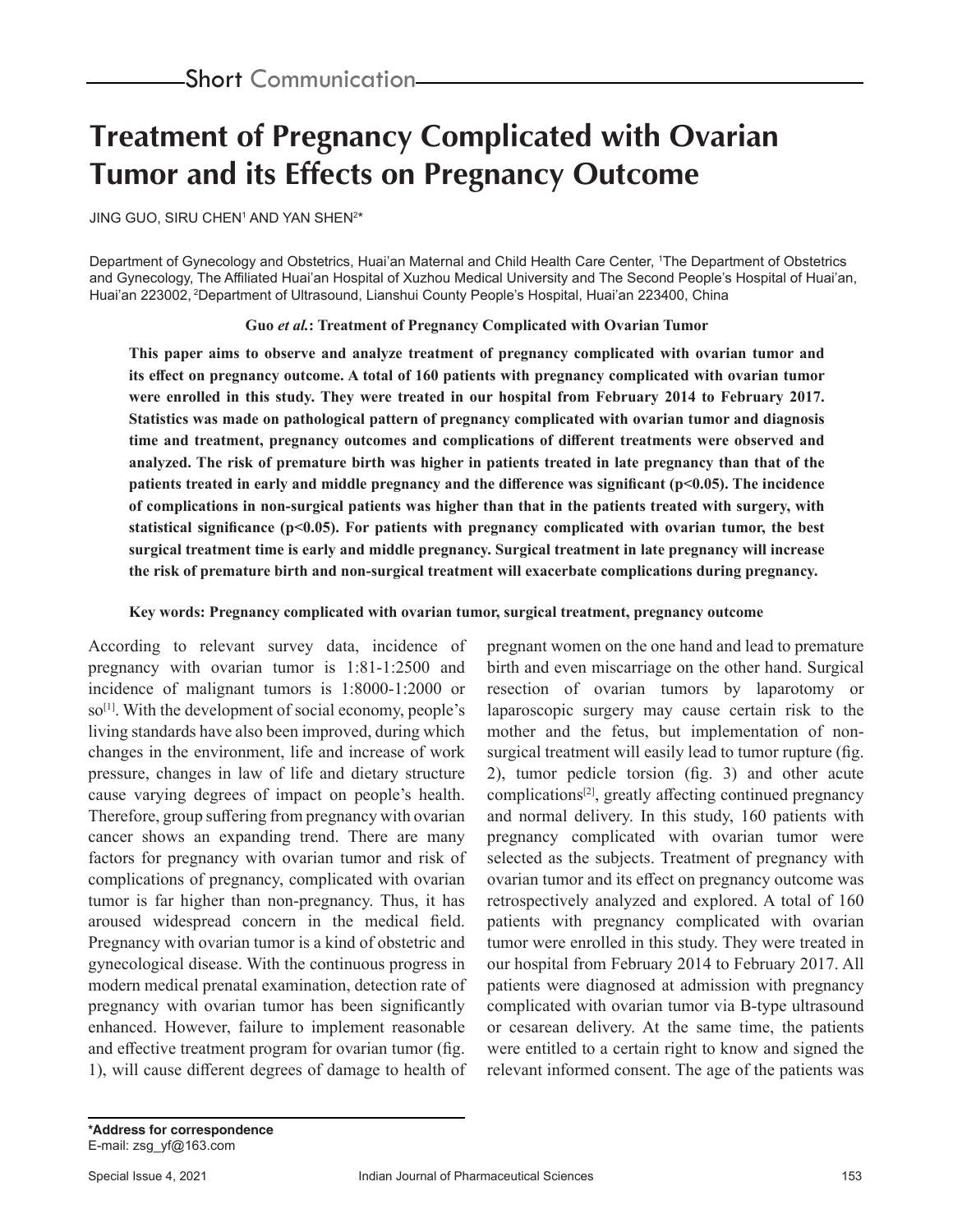between 24 and 37 y old, with an average age of  $(28.6\pm 2.3)$  y. There were 106 cases of primipara, 54 cases of multipara and gravidity was ranged from 1 to 3 times, with an average of 2.4 times. There were 152 cases of singleton pregnancy and 8 cases of twin pregnancy. The diameter of the ovary mass was between 4 cm and 26 cm, averaging (8.6±0.7) cm. Cases of pregnancy diagnosis, early pregnancy diagnosis, middle pregnancy diagnosis and late pregnancy diagnosis numbered 24, 40, 22 and 74 respectively. For patients with a tumor diameter of 6 cm or less and patients in late pregnancy, non-surgical treatment program was taken, regular prenatal examination during pregnancy was performed and changes in tumor volume were closely monitored. For patients with a tumor diameter of more than 6 cm, elective surgical treatment program was implemented and tumor was removed for middle pregnancy via laparoscopic surgery or laparotomy<sup>[3]</sup>. For patients with acute abdomen in early pregnancy, middle and late pregnancy, emergency laparoscopic surgery was performed<sup>[4]</sup>. All cases were treated with progesterone after surgery to prevent miscarriage. Observe pathological pattern of pregnancy complicated with ovarian tumor and diagnosis time and treatment, pregnancy outcomes and complications of different treatments and make statistics for comparison. The data were analyzed and processed by statistical package for the social sciences (SPSS) 21.0 statistical software. The counting data was expressed in (n, %) and were tested by chi square. The measurement data was expressed in  $(\bar{x} \pm s)$  and tested by t. Only when p<0.05 is met, difference is considered to be statistically significant. As shown in Table 1 below, this study contains a total of 156 cases (97.50 %) of pregnancy with ovarian benign tumor and tumor like lesions, 4 cases (2.50 %) of malignant tumor. Wherein, pregnancy with ovarian benign tumor had 82 cases, accounting for 51.25 %, the most common was mature teratoma (fig. 4),  $p<0.05$ ; tumor like lesion had 74 cases, accounting for 46.25 % and the common types include endometrioid cyst and corpus luteum cyst (fig. 5),  $p<0.05$ . According to the statistics in Table 2 below, diagnosis time and treatment method of pregnancy complicated with ovarian tumor show that 24 cases, 40 cases, 22 cases and 74 cases were discovered in pre pregnancy, early pregnancy, middle pregnancy and late pregnancy respectively. There were 90 cases with non-surgical treatment program, 25 cases with elective surgery program, 26 cases with emergency surgery program and 19 cases giving up pregnancy. According to the statistics of Table 3 below, comparison of pregnancy outcome of different treatments reveals that patients with surgical treatment and non-surgical treatment had no miscarriage; difference in pregnancy outcome of surgical treatment and non-surgical treatment was not statistically significant (p>0.05); surgical treatment in late pregnancy has significantly higher risk of premature birth than treatment in early pregnancy and middle pregnancy. As shown in Table 3 below, there was no complication in the patients after surgery. Twelve patients had complications after non-surgical treatment, accounting for 13.33 % (12/90). Incidence of complications in non-surgical patients was higher than that in patients with surgery. The difference was statistically significant  $(p<0.05)$ . In treatment of patients with pregnancy complicated with ovarian tumor, we not only need to treat tumor, but also carefully ensure that pregnancy outcome will not be affected. Pre pregnancy B-type ultrasound detection can timely detect ovarian tumors, so that active and effective measures can be taken for treatment, to prevent ovarian rupture and lower risk of torsion, miscarriage<sup>[5,6]</sup>. After pregnancy, if B-type ultrasound detection or cesarean delivery reveals ovarian tumor, targeted treatment should be provided. If the patient voluntarily requests to give up pregnancy, prior termination of pregnancy is needed. If practical circumstances are feasible, start laparoscopic resection $[7,8]$ . When tumor diameter is less than 6 cm, implement regular prenatal examination based on B-type ultrasound detection and reduce impact of the abdomen. If tumor is diagnosed in early pregnancy, wait until middle pregnancy and determine whether surgical resection is needed according to actual situation and practical needs of patients. If tumor diameter exceeds 6 cm, provide laparotomy or laparoscopic surgical treatment and pay attention to complications[9,10]. During surgery, perform gently to avoid harm to the uterus. After surgery, patients should be routinely treated for miscarriage prevention. If ovarian tumor is found in middle pregnancy, due to low uterine sensitivity, try surgery immediately, which can receive safe and reliable curative effect. In the late pregnancy, once complication is found, immediately provide surgical treatment and deal with ovarian tumor after childbirth if the circumstances permit $[11,12]$ . In late pregnancy, increased uterine volume and surgical operation difficulty will stimulate the uterus and cause premature birth. Therefore, best surgery time should be selected with reference to the patient's condition and situation of the fetus. The results of this study show that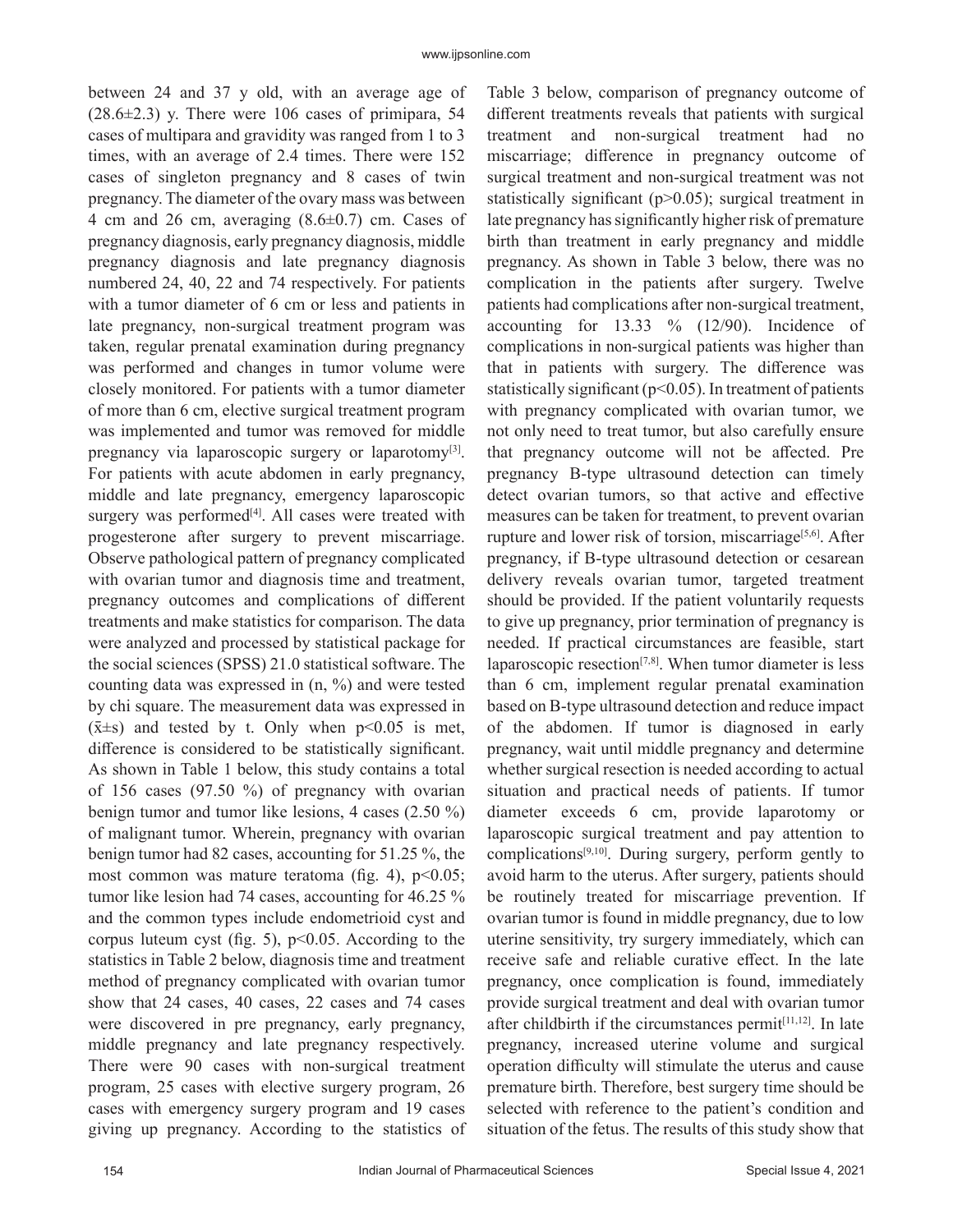incidence of premature birth in patients treated in late pregnancy surgery is significantly higher than that in early pregnancy and middle pregnancy surgery. Surgery in late pregnancy can easily stimulate the uterus and induce premature birth. However, elective surgery in early pregnancy and surgery in middle pregnancy have little stimulation to the uterus, which are safe and reliable. Patients with surgical treatment had no acute complications after surgery, patients with non-surgical treatment had significantly higher incidence of acute complications than patients with surgical treatment, indicating that surgical treatment of pregnancy complicated with ovarian tumor can reduce incidence of acute complications. In summary, for pregnant women with ovarian tumor, the best surgical treatment time is early and middle pregnancy. Surgical treatment in late pregnancy will increase the risk of premature birth and non-surgical treatment will exacerbate complications during pregnancy. Therefore, treatment programs should be scientifically and rationally selected.



**Fig. 2: Ovarian tumor rupture**



**Fig. 3: Ovarian tumor torsion**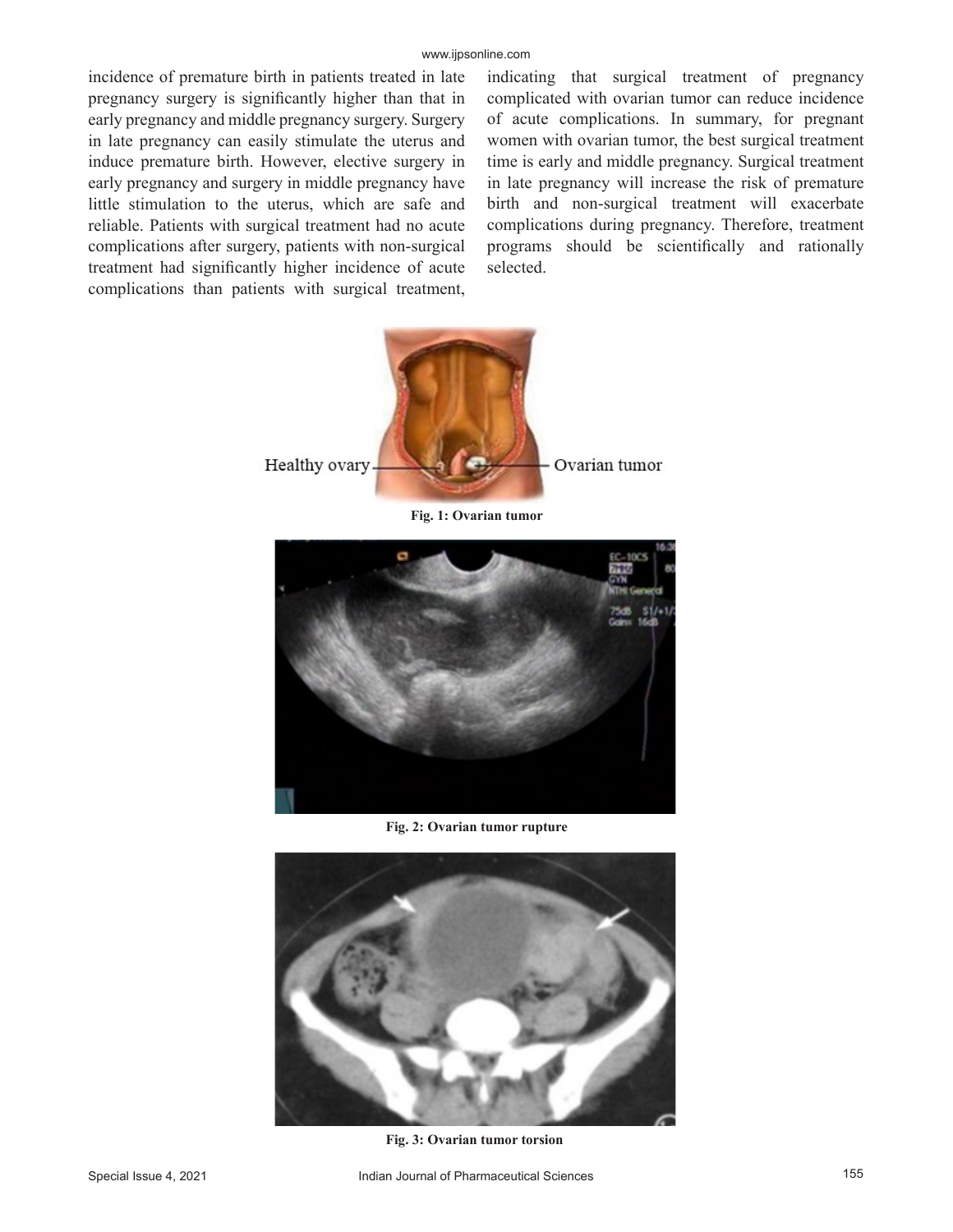| Pathological type                     | <b>Types</b>                                    | Left side | <b>Right side</b> | <b>Bilateral</b>         | <b>Total</b> |
|---------------------------------------|-------------------------------------------------|-----------|-------------------|--------------------------|--------------|
| Ovarian benign<br>tumor $(n=82)$      | Mature cystic teratoma                          | 10        | 13                | 5                        | 34.15        |
|                                       | Mucinous cystadenoma                            | 9         | 6                 | 3                        | 21.95        |
|                                       | Mucinous cystadenoma                            | 8         | 5                 | 4                        | 20.73        |
|                                       | Theca cell tumor                                | 6         | 2                 | 3                        | 13.41        |
|                                       | Fibroma                                         | 4         | 3                 | 1                        | 9.76         |
| Ovarian tumor like<br>lesion $(n=74)$ | Endometrioid cyst of ovary                      | 18        | 12                | $\overline{\mathcal{A}}$ | 45.95        |
|                                       | Lutein or leuteivic cyst                        | 16        | 10                | 4                        | 40.54        |
|                                       | Paramesonephric duct cyst                       | 3         | 5                 | $\overline{2}$           | 13.51        |
| Ovarian malignant<br>tumor $(n=4)$    | Serous papillary<br>cystadenocarcinoma IC stage |           |                   | 1                        | 25.00        |
|                                       | Borderline mucinous cystadenoma<br>of ovary     |           | 1                 |                          | 25.00        |
|                                       | Immature teratoma                               | 1         |                   |                          | 25.00        |
|                                       | Mucous cystoadenocarcinoma IC<br>stage          | 1         |                   |                          | 25.00        |
| Total                                 |                                                 | 76        | 57                | 27                       | 100.00       |

www.ijpsonline.com

# **TABLE 1: PATHOLOGICAL TYPE OF PREGNANCY WITH OVARIAN TUMOR [n (%)]**



#### **Fig. 4: Mature teratoma**



**Fig. 5: Corpus luteum cyst**